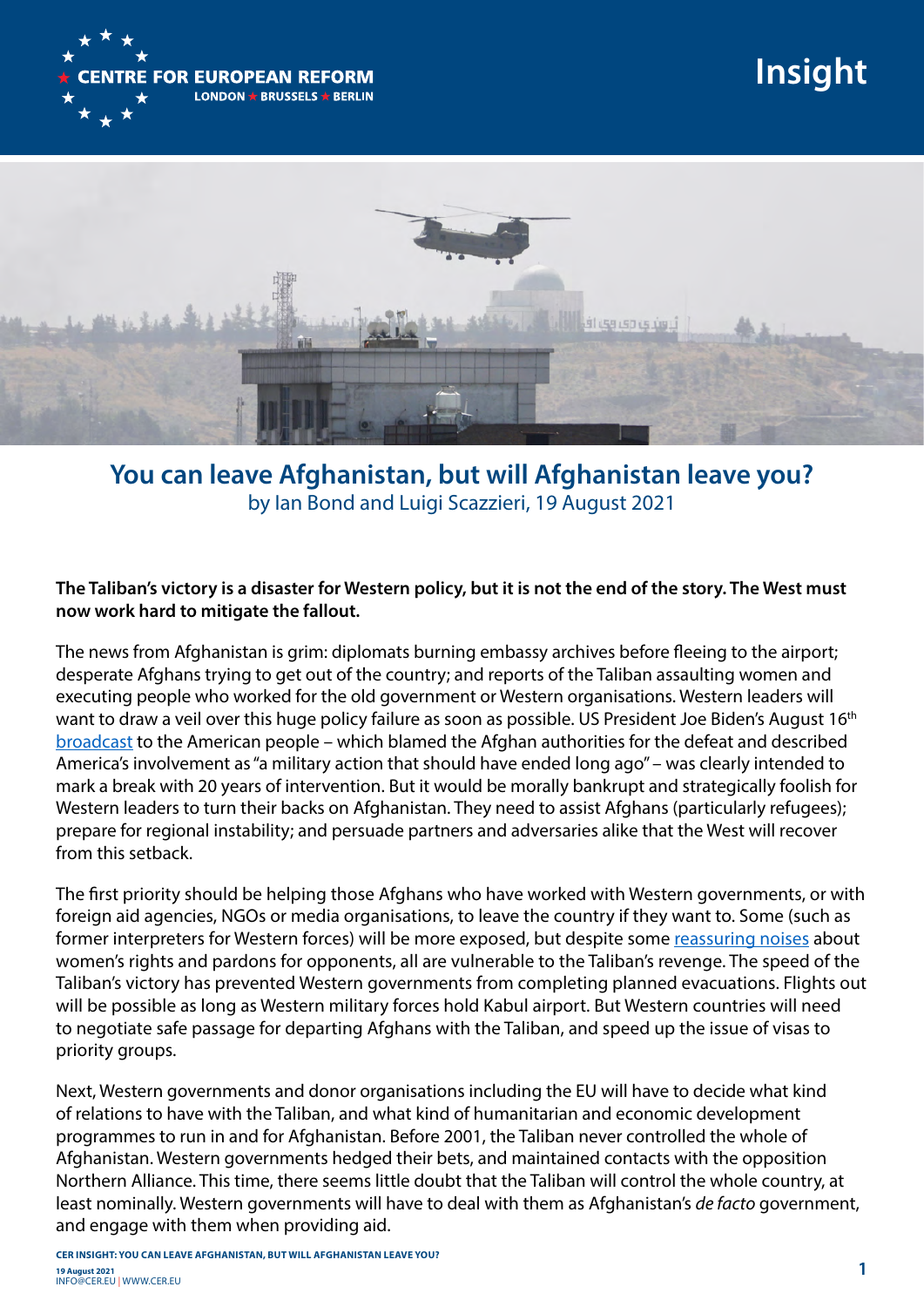

Over the past 20 years, Afghanistan has been the single largest beneficiary of EU development funding in the world. Internally displaced people will be in considerable need, particular as winter approaches. Western countries should continue to provide generous humanitarian aid to the Afghan people, but decisions on longer-term development assistance should depend on how the Taliban rule. The degree to which the Taliban will facilitate some aid projects is still unclear, especially those promoting female education, reproductive health or independent media. They might be more open to general health projects, though they have [reportedly](https://www.hindustantimes.com/videos/world-news/afghanistan-taliban-bans-covid-vaccine-in-paktia-say-reports-101628875018289.html) banned COVID-19 vaccination in at least one province – a problem given that less than three percent of Afghanistan's population has been vaccinated. Western governments have limited leverage to shape the Taliban's behaviour. But they should do what they can to push the group to respect human rights, by conditioning longer-term development assistance for Afghanistan on the Taliban pursuing moderate policies. It would not be right for the West to bankroll the Taliban, even indirectly, without evidence of better behaviour. The West may also have to consider sanctions to deter Taliban human rights abuses, although measures would have to be targeted to avoid harming Afghanistan's people.

Third, the Taliban's return to power is likely to have negative effects on regional and international security. Before the collapse of the Afghan government, the US [assessed](https://www.nbcnews.com/news/mideast/potential-al-qaeda-resurgence-afghanistan-worries-u-s-officials-n1276614) that there was a low probability of a terrorist attack against the West launched from Afghanistan in the next year; that judgement may now have to be reviewed. The West will want to prevent parts of Afghanistan becoming ungoverned spaces in which terrorist groups can flourish. The Taliban promised Donald Trump in February 2020 that in return for US withdrawal they would not allow Afghanistan to be used to threaten the security of the US or its allies; but al-Qaeda and ISIS terrorists are already in Afghanistan, and it is unlikely that the Taliban will put much effort into constraining their activities. Western leaders say that they still have the capacity to fight terrorism in Afghanistan. But in practice, with no presence on the ground and limited local intelligence, Western countries will find it harder to identify and strike terrorists. The Taliban's success is also likely to provide a large boost to the morale and recruitment efforts of violent extremist movements in other regions, benefitting jihadi groups ranging from al-Qaeda in the Maghreb to Boko Haram in Nigeria.

The Taliban's comprehensive victory will make it harder for Afghanistan's neighbours and other regional powers to interfere in the country – though it will not stop them trying. In the 1990s, countries including India, Iran, Russia and Uzbekistan supported the Northern Alliance against the Taliban. This time, countries in the region will be watching anxiously to see how the Taliban use their power, but will have less influence over events. Despite (Shia) Iran's historic hostility towards the (Sunni) Taliban, in recent years Tehran has helped the group against the US. With the Americans gone, Iran's main concerns are likely to be refugee flows and Taliban persecution of the Shia Hazara minority in Afghanistan. Uzbekistan will want to ensure that the Uzbek minority in Afghanistan is safe, but also that there is no resurgence of the radical extremist Islamic Movement of Uzbekistan, which the Taliban sheltered before 2001. For India, the Taliban's return to power is a strategic setback, because of the group's close ties to its adversary Pakistan. Western countries may find themselves working with all of these countries (even Iran) to contain or influence the Taliban. Only Pakistan – whose intelligence service helped to protect the Taliban in 2001, and which seemed to be co-operating with the Taliban even when allied with the US in the 'Global War on Terrorism' – will be pleased about the developments, as long as the Taliban do not destabilise the Pashtun areas inside Pakistan.

The Taliban's success will be greeted with mixed feelings in Moscow and Beijing. The West's humiliating retreat after two decades of failed state-building in Afghanistan offers both Russia and China strategic advantages. Afghanistan's Central Asian neighbours, Tajikistan and Uzbekistan, are already increasing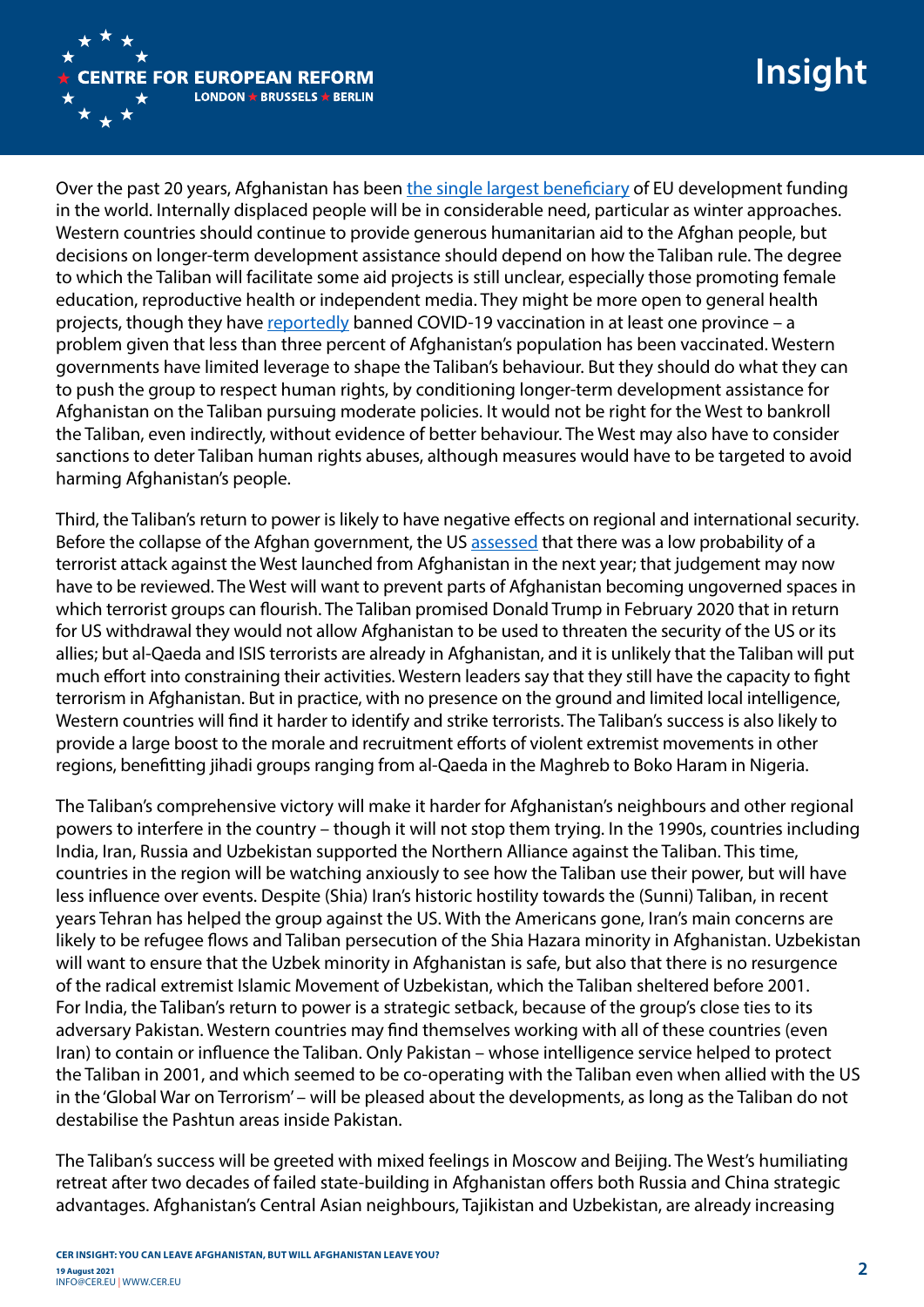

their security co-operation with Moscow and Beijing. Other partners of the West will be asking themselves whether they would be abandoned in a crisis, as Afghanistan was; and Vladimir Putin and Xi Jinping will see opportunities to exploit these splits and present Russia and China as more reliable allies than the US or the EU. The impact could be particularly strong in the Middle East, given the US's stated intention to de-prioritise the region, and Russia and China's growing involvement there. Defeat in Afghanistan will probably also make Western public opinion even more hostile to foreign military entanglements, potentially giving Moscow and Beijing the chance to increase pressure on Ukraine and Taiwan, in the belief that the US and its allies will not respond militarily. The West needs to signal, for example by stepping up military exercises and other forms of defence co-operation, that what happened in Afghanistan does not mean that its resolve to support allies and partners facing external aggression has diminished.

But there are also downsides of the Taliban victory for Moscow and Beijing. Russia, which has already held official meetings with Taliban representatives, will be concerned about both Islamist extremist groups and opium – a major revenue source for the Taliban – spreading northwards from Afghanistan, destabilising the Central Asian states and creating trouble in Russia itself. And China – whose foreign minister met Taliban leaders in July – will want to ensure that they stick by their [promises](https://www.ft.com/content/d7d7f627-92f9-4f1d-a07d-5c6a8ef18a2e) not to allow Afghanistan to be used as a base for terrorist attacks in China's Xinjiang province: before 2001, the East Turkestan Islamic Movement, responsible for violence in Xinjiang, had ties to the Taliban.

Fourth, Afghanistan is likely to be a source of many more refugees and economic migrants in the near future. Past history suggests that Afghanistan under the Taliban will be a dangerous place, not only for Afghans with direct connections to Western governments and NGOs, but to those that benefitted from the more liberal atmosphere of the past 20 years – women, sexual minorities, journalists, artists and the like. Afghanistan's economy is also likely to suffer from the loss of foreign assistance and the spending power of Westerners.

Many migrants will stay in the region, as they did after the 1979 Soviet invasion and during the civil war after Soviet withdrawal. Others will make their way to Europe. But the migration crisis of 2015-16 may not be repeated, as countries near Afghanistan are likely to harden their borders this time. Iran is already hosting around 800,000 Afghan refugees; and while it is preparing for more arrivals, Iranian officials say they expect refugees to go home when the situation improves. Meanwhile, widespread anti-immigration sentiment in Turkey means that Ankara is likely to try to prevent Afghans from entering its territory.

Nonetheless, Europe cannot and should not rely on third countries to absorb migration from Afghanistan on their own. Instead, EU countries and the UK should be generous in ensuring that refugees are safe, providing direct resettlement routes to Europe for those that are most vulnerable to Taliban oppression. European states should also provide generous funding to humanitarian agencies in countries that host Afghan refugees. And European leaders should prepare for greater numbers of Afghans arriving. Most will have valid asylum claims but even those that do not will end up staying, as most member-states will be unwilling to deport people to Taliban-ruled Afghanistan. Many right-wing political parties will seek political advantage from the arrival of large numbers of Afghans in Europe. But if European leaders undertake logistical preparations now and develop a communications strategy stressing the work that refugees have done for Western organisations, and the threats they are fleeing, they can keep migration orderly and mitigate the political impact of a large increase in numbers. By being prepared, European leaders can also ensure that their countries will be more resilient in the face of adversaries like Belarus exploiting desperate refugees [to put pressure on the EU.](https://www.cer.eu/publications/archive/bulletin-article/2021/new-migration-crisis-may-be-brewing)